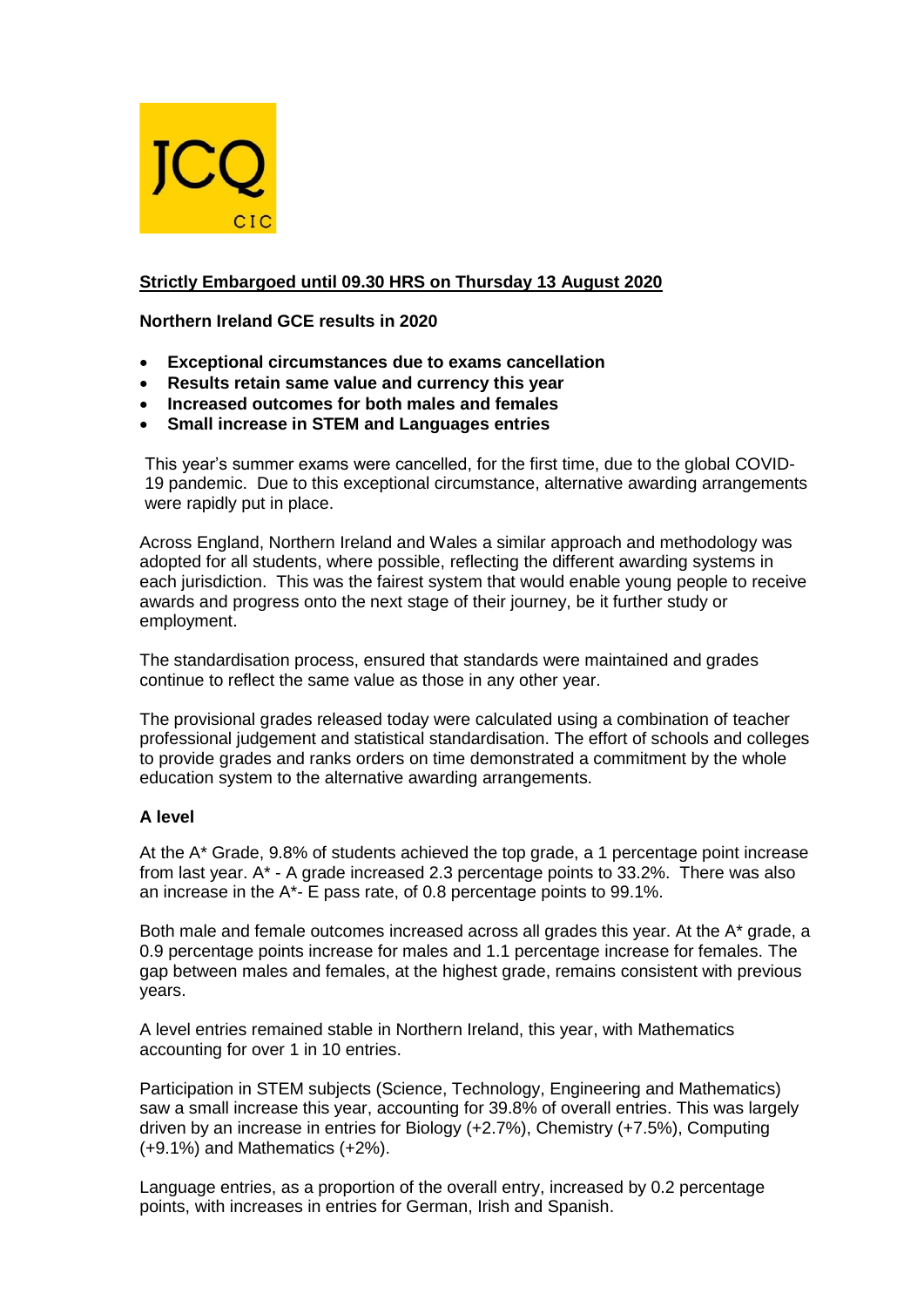### **AS Level**

AS Level entries in Northern Ireland, saw a further decline of 4.8%, however this is in line with school population decrease (-4.4%).

Provisional outcomes at AS increased across all grades, with subject choices remaining broadly stable.

ENDS

#### **Media enquiries to:**

Ruth Hobson; Mobile, 07718 424373, Email [rhobson@ccea.org.uk](mailto:rhobson@ccea.org.uk) Joanne Schofield; Mobile 07500 806237, Email [jschofield@ccea.org.uk](mailto:jschofield@ccea.org.uk)

#### **Notes to Editors**

Grades submitted by school and colleges (known as Centre Assessment Grades or CAGs) and rank orders formed the basis for the standardised final grades. Standardisation was necessary in order to ensure parity between the way grades were awarded from different schools and colleges, putting all students on a level playing field.

The mechanism to determine each grade was:

- to be based on each students' ability in the subject, based on an exam centres' assessment, supplemented by a range of evidence; and
- ensuring that qualification standards are maintained, and the distribution of grades follows a similar profile to previous years.

The exam boards and JCQ have worked to deliver results this year in a way that is as fair as possible given the circumstances, using the standardisation model developed by regulators.

Further information on standardisation and the alternative awarding arrangements for this year are available on the following examination regulator websites:

| <b>CCEA Regulation</b>      | www.ccea.org.uk/summer-awarding |
|-----------------------------|---------------------------------|
| Ofqual                      | www.gov.uk/ofqual               |
| <b>Qualifications Wales</b> | www.qualificationswales.org     |

### **A / AS level provisional results 2020**

The statistics below represent the provisional Northern Ireland GCE results from five JCQ awarding organisations: AQA, CCEA, OCR, Pearson, WJEC

#### **Table 1: Northern Ireland GCE A Level entries and provisional results:**

|                | 2020   | 2019   | 2018   |
|----------------|--------|--------|--------|
| <b>Entries</b> | 27,791 | 28,332 | 29,005 |
| $%A^*$         | 9.8    | 8.8    | 8.2    |
| %A*- A         | 33.2   | 30.9   | 30.4   |
| %A* - E        | 99.1   | 98.3   | 98.2   |

In Northern Ireland, 99.1% passed (grades  $A^* - E$ ), with 9.8% achieving a grade  $A^*$  and 33.2% achieving grades A\* - A.